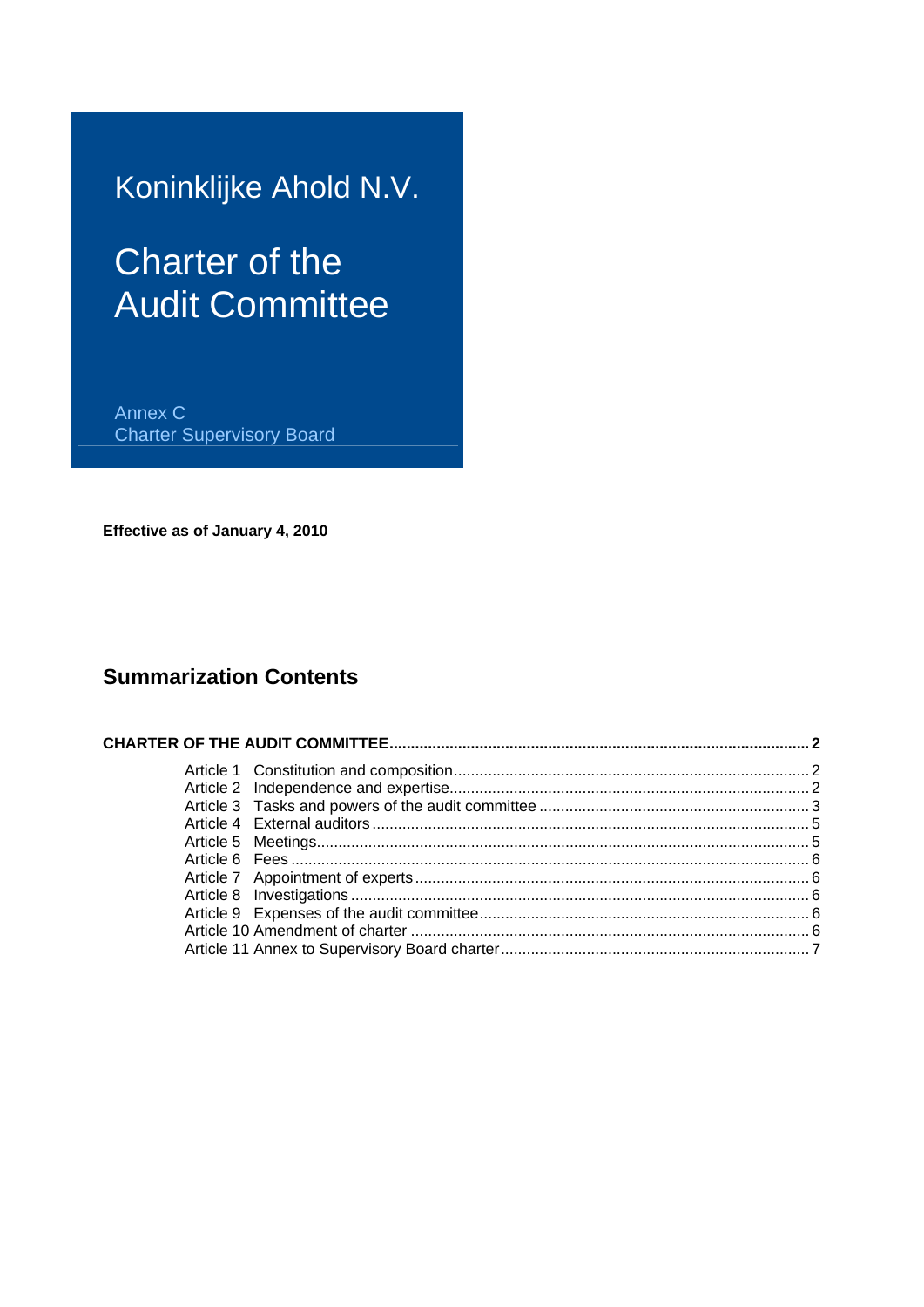#### **Charter of the Audit Committee**

#### **Article 1 Constitution and composition**

1.1. The supervisory board shall have an audit committee

1.2. The audit committee shall consist of at least three members and each member of the audit committee shall be a member of the supervisory board.

1.3. The members of the audit committee shall be appointed by the supervisory board in accordance with this charter and any other applicable requirements and, notwithstanding anything to the contrary in this charter, the membership of any member may be terminated at any time by the supervisory board.

1.4. Members of the audit committee shall serve until the earlier of (a) the termination of their membership on the supervisory board, (b) the termination of their membership on the audit committee by the supervisory board or (c) their resignation from the audit committee.

1.5. The supervisory board shall appoint one of the members of the audit committee as the chairman of the audit committee. Neither the chairman of the supervisory board nor any former executive director of the company shall act as chairman of the audit committee.

1.6. This Charter is prepared in accordance with article 5.2 of the charter of the Supervisory Board and shall be published as annex C on the company's website www.ahold.com.

#### **Article 2 Independence and expertise**

a. 2.1. Each member shall be independent, within the meaning of article 3.4 of the Supervisory Board charter at the time of appointment, reappointment and at any time while serving as a member of the audit committee.

In addition, each member shall comply at the time of his appointment or reappointment to the audit committee and at any time while serving as a member of the audit committee with the requirements regarding independence set forth in applicable law or in the applicable rules of any stock exchange on which securities issued by the company have been listed and/or traded with the permission of the company or in a code of conduct applicable to the company.

2.2. In the event that a member of the audit committee is or becomes aware of any circumstance which may reasonably impair or affect his independence or the perception of his independence, he will inform the audit committee thereof promptly. The audit committee shall consult with the supervisory board in order to determine whether there is sufficient cause for resignation from, or termination of, the membership of the audit committee.

2.3. The supervisory board may grant to one member of the audit committee a specific exemption from the independence requirements to the extent that such exemption is compatible with the applicable laws or listing requirements referred to in paragraph 2.1 and would not otherwise result in a breach of such requirements.

2.4. The audit committee shall have at least one member of the audit committee as an "audit committee financial expert", i.e. a person who has all of the following attributes:

- a. an understanding of financial statements and IFRS;
- b. an ability to assess the general application of such principles in connection with the accounting for estimates, accruals and reserves;
- c. experience preparing, auditing, analysing or evaluating financial statements that present a breadth and level of complexity of accounting issues that are generally comparable to the breadth and complexity of issues that can reasonably be expected to be raised by the company's financial statements, or experience actively supervising one or more persons engaged in such activities;
- d. an understanding of internal controls and procedures for financial reporting; and
- e. an understanding of audit committee functions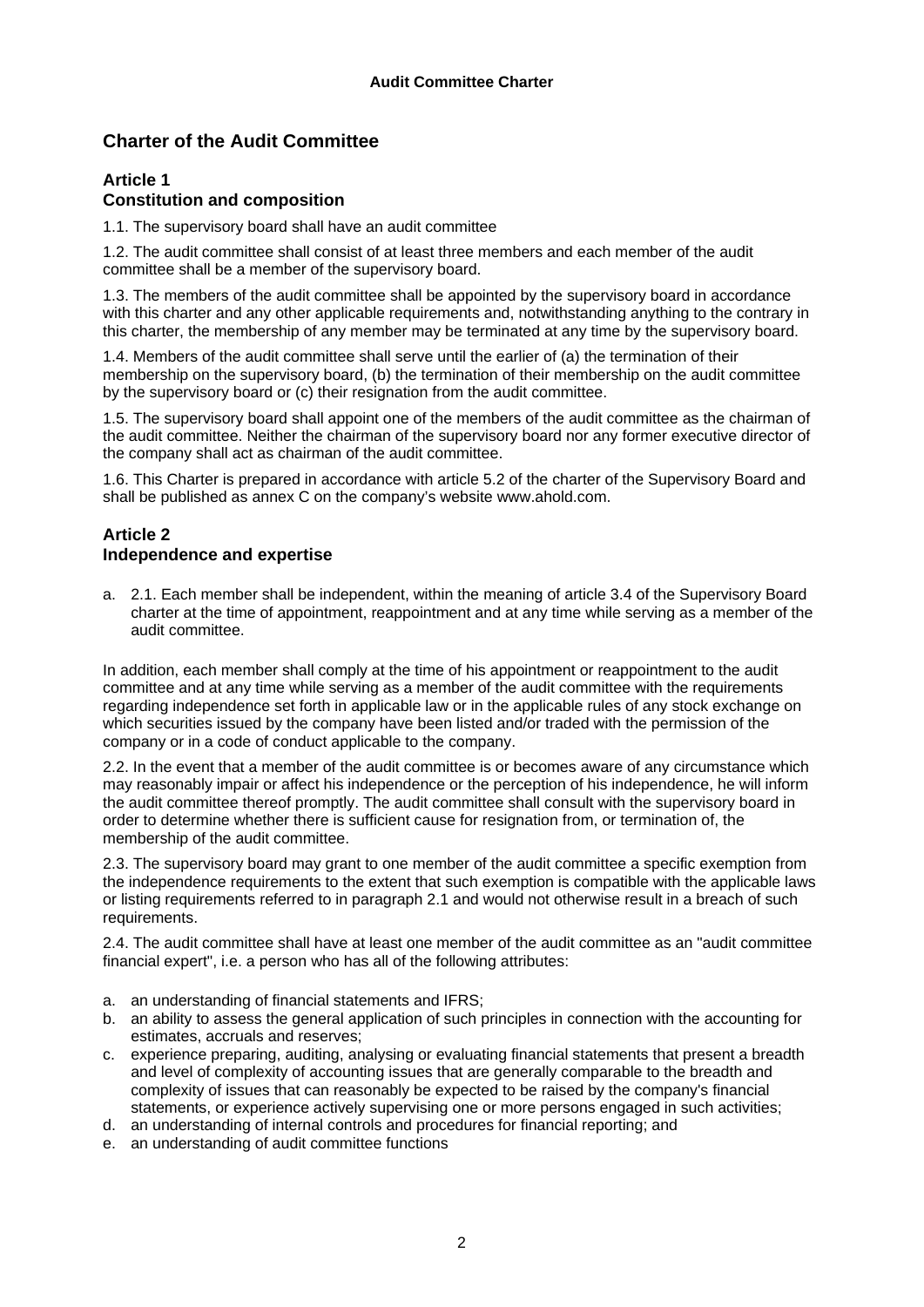#### **Audit Committee Charter**

2.5. The supervisory board shall determine on the basis of all available facts and circumstances which member, if any, of the audit committee qualifies as the "audit committee financial expert" and whether such person, in the sole determination of the supervisory board, meets all the requirements referred to in paragraph 2.4.

2.6. In the event that none of the members of the audit committee qualifies as "audit committee financial expert", this fact shall be disclosed by the supervisory board in its annual report together with the reasons therefore.

2.7. Each member of the audit committee shall be financially literate (or will become so within a reasonable time after the appointment as member of audit committee) [and one member must have accounting or financial management expertise. The audit committee may conclude that any member that is an audit committee financial expert has the requisite accounting or financial management expertise referred to in the preceding sentence.

#### **Article 3 Tasks and powers of the audit committee**

3.1. The audit committee shall assist the supervisory board in fulfilling its oversight responsibilities for the integrity of the company's financial statements, the financial reporting process, the system of internal business controls and risk management, the internal and external audit process, the internal and external auditor's qualifications, independence and performance as well as the company's process for monitoring compliance with laws and regulations and any code applicable to the company. In addition, the audit committee shall assist the supervisory board in its oversight responsibilities for the financing of the company and the application of its information- and communication technology. The audit committee shall report its findings to the supervisory board. The audit committee shall periodically call meetings with the executive board, the company's internal auditors and its external auditors.

3.2. The audit committee shall review the company's annual and interim financial statements to be disclosed, including press releases announcing financial or operating results related to or derived from such financial statements, the statement of the supervisory board to shareholders to be inserted in the company's annual accounts and any financial information or earnings guidance to be provided to financial analysts or rating agencies, and analyse the fairness and adequacy of the contents and presentation of such statements or information. The audit committee shall report its findings to, and discuss such statements and information with, the supervisory board before these documents are signed by the supervisory board or issued by the company. In performing these reviews and reporting its findings to the supervisory board, the audit committee shall devote special attention to:

- a. any changes in accounting policies and practices;
- b. adjustments resulting from the internal or external audit, as the case may be, and any difficulties encountered during such audits;
- c. the going concern assumption;
- d. compliance with applicable accounting standards and consideration of announcements by professional accounting industry associations;
- e. compliance with statutory and legal requirements and regulations related to the review, content or presentation of financial information and financial statements;
- f. detection of fraud and illegal acts;
- g. significant financial exposures in the area of treasury (such as currency risks, interest rate risks, derivatives and any other hedging strategies);
- h. significant areas of judgement or accounting policies;
- i. complex or unusual transactions or any "off balance sheet" arrangements, including certain guarantees, indemnification arrangements, or interests in unconsolidated or special purpose entities;
- j. significant deviations between actual performance and planned performance;
- k. the overall quality of the earnings;
- l. alternative accounting policies and treatments discussed between the external auditors and management or the audit committee;
- m. significant changes in financial statement presentation;
- n. development of relevant financial ratios and changes in the company's presentation of certain financial information;
- o. reports of rating agencies;
- p. the management's basis for and analysis of any projections or discussions of expected future results;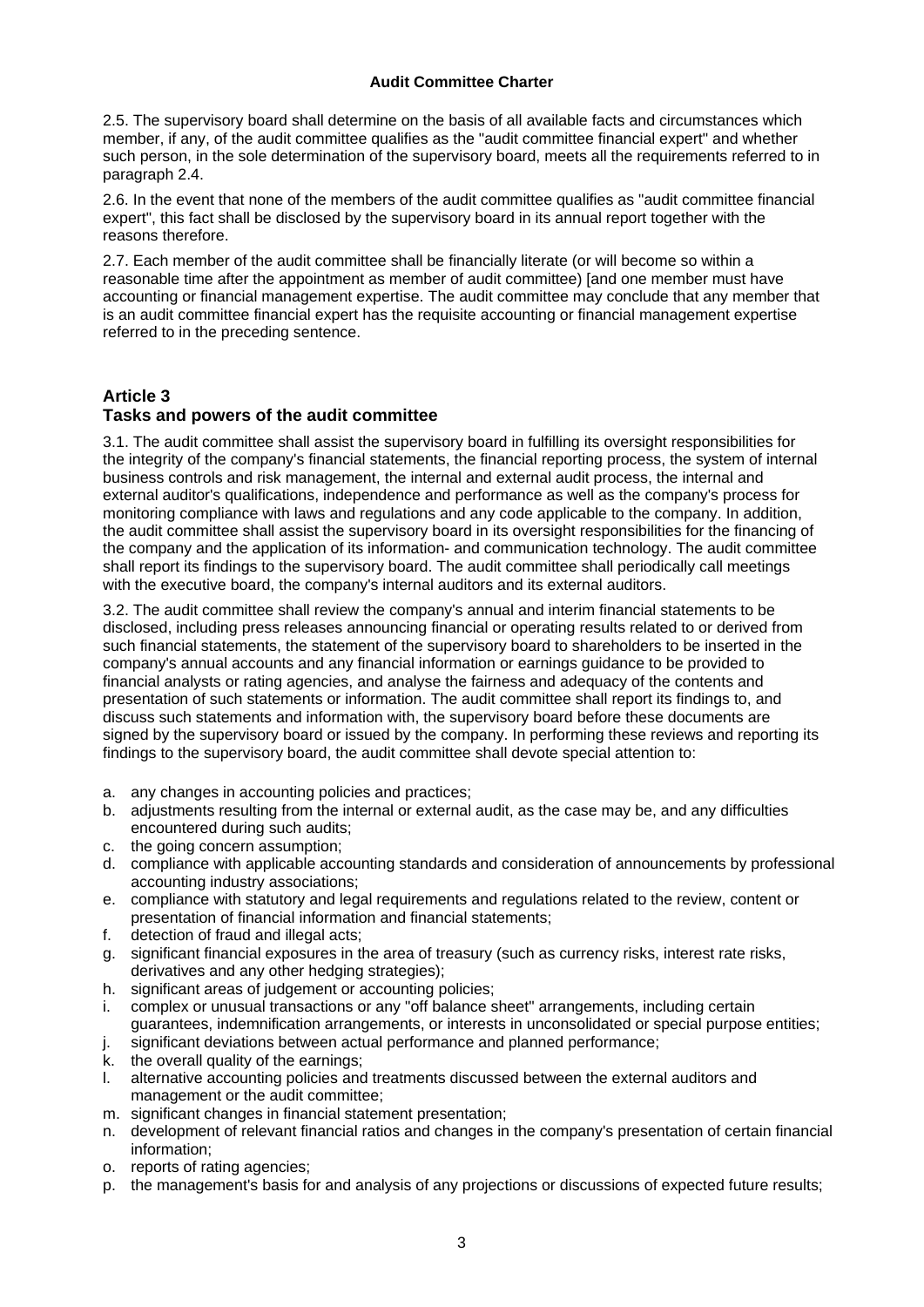- q. significant operational risks;
- r. recommendations and comments from the external and internal auditors.

3.3. The audit committee shall review non-financial information to be provided in the annual and interim reports, including the company's disclosures analysing the financial performance of the company, before release and consider the accuracy and completeness of the information in consultation with the company's external auditors and advisors.

3.4. The audit committee shall discuss, as appropriate, analyses prepared by or correspondence between management and/or the external auditor setting forth significant (annual and interim) financial reporting issues and judgements made in connection with the preparation of the financial statements.

3.5. The audit committee shall review all matters required to be communicated to the supervisory board and the executive board by the external auditor under generally accepted auditing standards.

3.6. With regard to internal audit, the audit committee shall:

- a. review annually the internal audit charter, audit plan, audit scope and its coverage in relation to the scope of the external audit, staffing, independence and organisational structure of the internal audit function;
- b. review and approve any significant subsequent changes in the audit plan;
- c. ensure there are no unjustified restrictions or limitations on, and review and concur in the appointment, replacement or dismissal of, the internal auditor;
- d. review annually the effectiveness of the internal audit function;
- e. discuss with the internal auditor his year-end report and report on internal control and report to the supervisory board thereon.

3.7. With regard to the external audit and in preparation of final resolutions to be taken by the supervisory board, the audit committee shall:

- a. review annually the external auditors' proposed audit scope, approach and fees, including the coordination efforts with the internal audit;
- b. formally evaluate, on at least an annual basis, the external auditor's independence, document its positions on this matter and address any changes to the company's policy on auditor independence as needed. The audit committee will annually obtain and review a report from the external auditor confirming its independence in writing. This confirmation should be duly substantiated and cover all aspects concerning independence, including a description of the external auditor's internal qualitycontrol and information gathering and tracking procedures, related review procedures/findings thereof and conflicts with the company's policy on auditor independence, if any. This report shall also address any material issues raised by the external auditor's internal quality-control review or by any governmental or professional authority within the past five years with respect to any audit carried out by the external auditors and any steps taken to deal with any such issues;
- c. assess the performance of the external auditor against measurable criteria and regularly advise the supervisory board on the (re)appointment of the external auditor and the rotation of the lead audit partner;
- d. pre-approve all audit and permitted non-audit services provided by the external auditor in conformity with the company's policy on auditor independence and pursuant to applicable law;
- e. approve changes on the company's policy on auditor independence;
- f. establish policies regarding the company's hiring of any current or former employee of the external auditor;
- g. discuss with the external auditor its year-end report and report on internal control and advise the supervisory board thereon;
- h. discuss with the external auditor all critical accounting policies, all alternative treatments of financial information discussed with management, ramifications of such alternatives and the treatment preferred by the external auditor;
- i. take all other actions with respect to the company's relationship with its external auditors that may be required by applicable law;
- j. act as the primary point of contact for the external auditors, in the event the external auditors find any irregularities in the financial reporting by the company.

The audit committee shall determine how the external auditor should be involved in the content and publication of financial reports of the company other than the financial statements.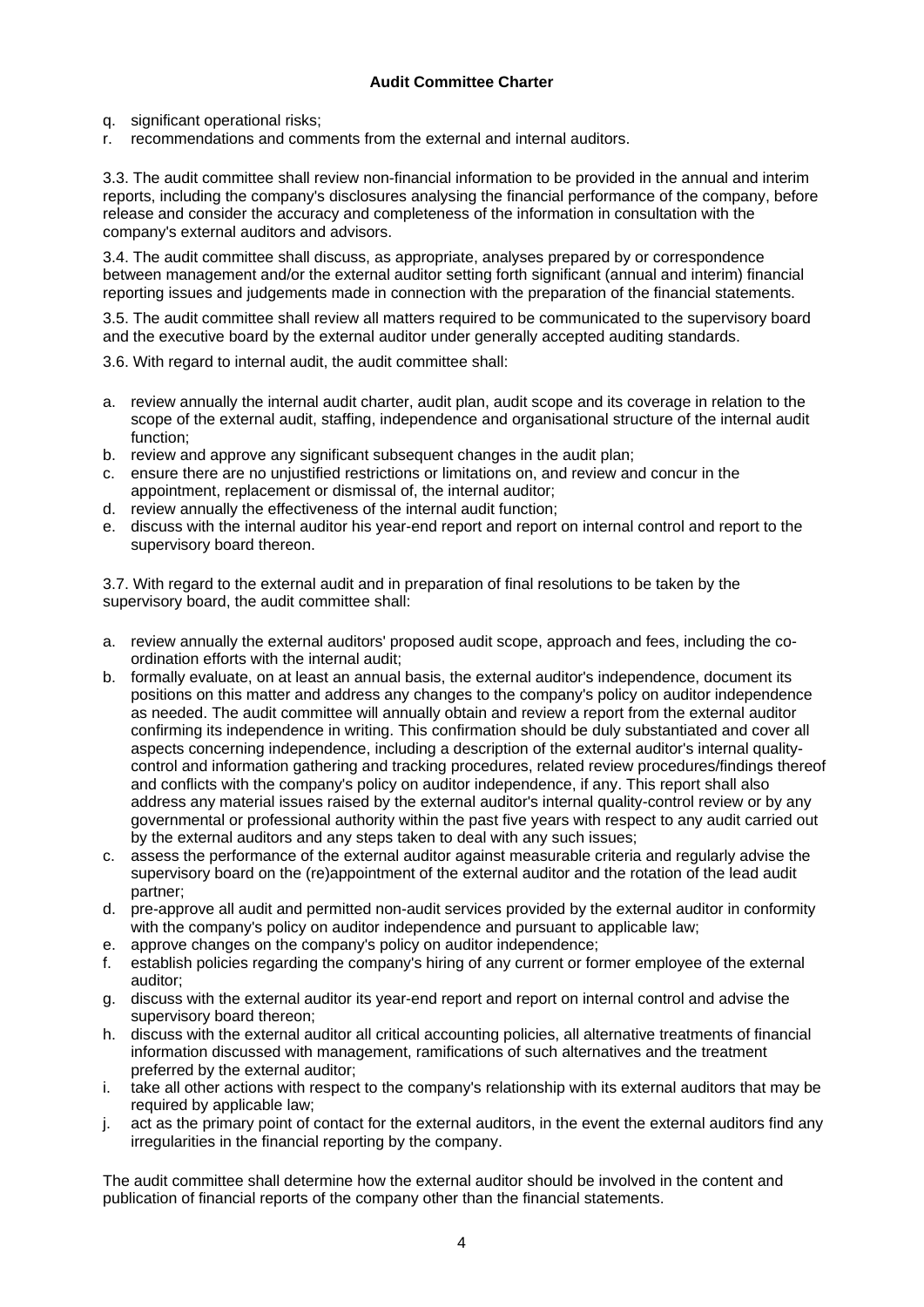3.8 The internal auditor shall have access to the external auditor and to the Chairman of the Audit Committee.

3.9. The audit committee shall periodically discuss the company's policy on business control and the company's major area's of risk and methods of risk assessment and management with the executive board.

3.10. The audit committee will periodically review the effectiveness and the results of the executive board's procedures regarding investigation and follow-up (including disciplinary action of any instances of non compliance). The audit committee will obtain regular updates from the chief executive officer and chief financial officer, the external and internal auditors and the chief legal officer regarding compliance matters and the effectiveness of the compliance programs.

3.11. The audit committee, in preparation of the resolutions to be taken by the supervisory board, shall provide all information and documents reasonably required by the supervisory board to fulfill its oversight responsibilities as referred to in this article, or as requested by the supervisory board.

3.12. The audit committee shall be delegated authority by the supervisory board only with respect to issues specifically specified in this charter or required by law and on any other issues as the supervisory board may specifically decide from time to time.

3.13. The audit committee is a committee of the members of the supervisory board who have specific tasks and powers with the duties of the supervisory board as a whole under Netherlands law. This charter is not intended to increase the liability or responsibility of the company's supervisory board or any of its members. Neither this charter nor any activity of the audit committee shall release the company's executive board and the external auditors from their duties and responsibilities. In carrying out its function, the audit committee is not providing any expert or special assurance as to the company's financial statements or compliance with laws and regulations, or any professional certification as to the external auditors work.

### **Article 4**

#### **External auditors**

4.1. The audit committee shall recommend the external auditors to be proposed for shareholder approval in accordance with the articles of association of the company. The audit committee shall further evaluate and, where appropriate, recommend the replacement of the external auditors. Pre-approval by the audit committee shall be required with respect to the fees for all audit and permitted non-audit services to be performed by the external auditors as negotiated by the executive board.

4.2. The audit committee's pre-approval of any permitted non-audit services to be rendered by the external auditors must be obtained in advance of engaging the external auditors to render such services. The audit committee shall not approve the engagement of the external auditors to render non-audit services prohibited by applicable laws and regulations or that would compromise their independence. The audit committee shall consider whether the provisions of non-audit services is compatible with maintaining the external auditors independence, including, but not limited to, the nature and scope of the specific non-audit services to be performed and whether the audit process would require the external auditors to review any advice rendered by the external auditors in connection with the provision of nonaudit services.

#### **Article 5 Meetings**

5.1. The audit committee shall meet at least four times per year in accordance with a schedule determined before each year and such meetings shall be scheduled before the scheduled publication of the annual and quarterly results of the company. In addition, the audit committee shall meet at times that, in the judgement of the chairman of the audit committee or a majority of the members of the audit committee, a meeting is required or desirable. The chairman of the supervisory board, the chairman of the executive board, the external auditors and the internal auditor may request the chairman of the audit committee to call a meeting of the audit committee. At least one half of the members of the audit committee must be present, in person or by telephone, in order for an official, authorised act of the audit committee to be taken.

5.2. The audit committee may be assisted by a secretary who shall be appointed and may be dismissed at any time by the audit committee. The secretary shall not be a member of the audit committee. The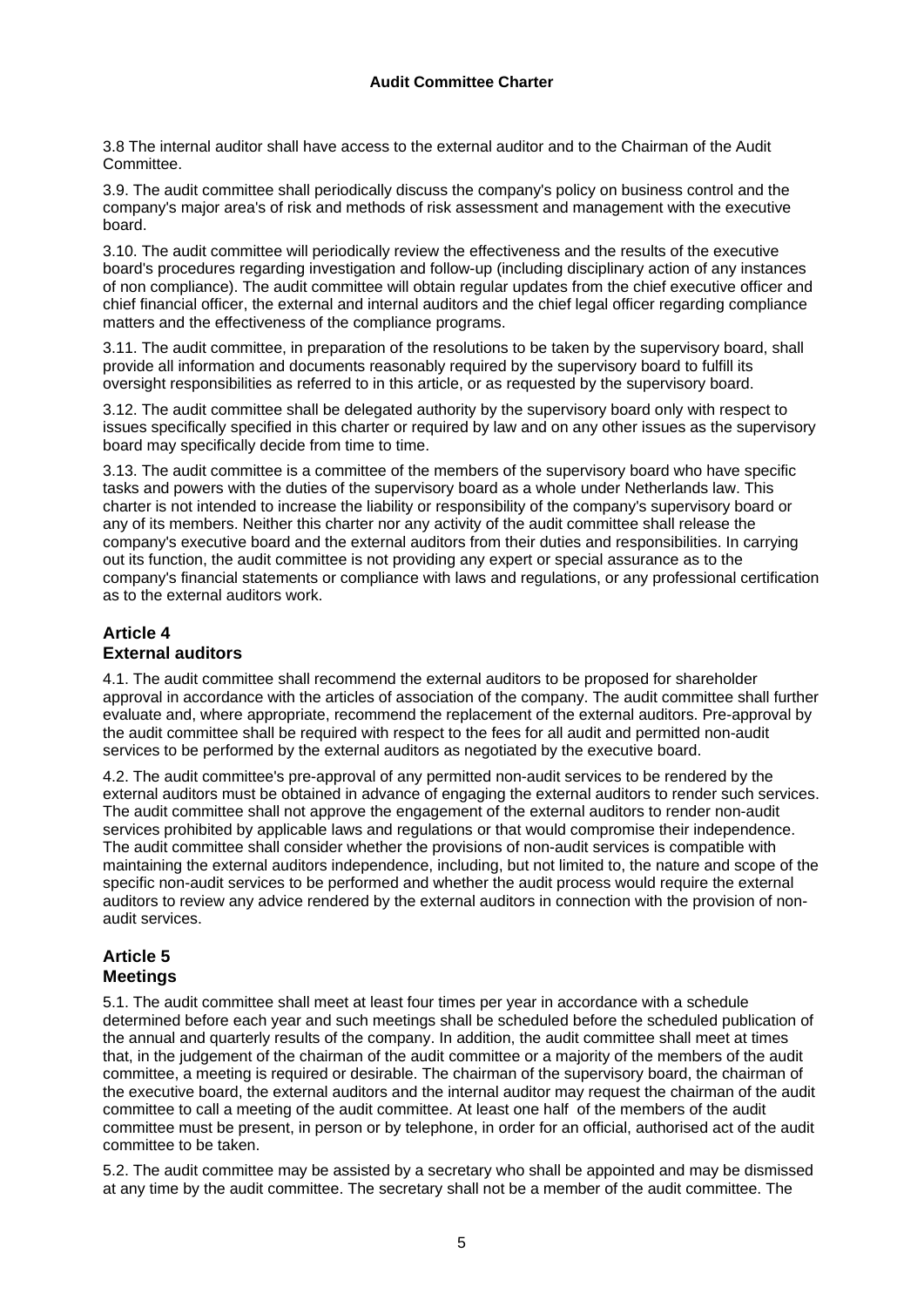#### **Audit Committee Charter**

secretary of the audit committee will keep minutes of each meeting of the audit committee. The minutes of each meeting shall be approved by the audit committee in its first meeting following the relevant meeting. If circumstances so require, the minutes of a meeting may be certified by the chairman of the audit committee and the secretary before the formal approval by the audit committee. A copy of the minutes of each meeting of the audit committee as approved shall be circulated to the others members of the supervisory board.

5.3. No one other than the audit committee's chairman, members and secretary is entitled to be present at a meeting of the audit committee, unless otherwise decided by the chairman or a majority of the members of the audit committee. The chief executive officer, the chief financial officer, the internal auditor and the external auditor shall be invited to attend meetings of the audit committee to the extent that their attendance is, in the opinion of the chairman of the audit committee or a majority of the members of the audit committee, required or appropriate for the performance of the task of the audit committee.

5.4. At least once per year the audit committee shall meet separately with each of the chief executive officer, the chief financial officer, the external auditor and the internal auditor of the company and discuss all matters that the audit committee requests.

5.5. No later than on the seventh day before any meeting of the audit committee, the agenda of the meeting will be sent by the secretary of the audit committee in consultation with the chairman of the audit committee to the members together with the relevant documents. In urgent matters, the chairman may determine that agenda-items and/or documents may be submitted to the members of the audit committee after the day referred to in the previous sentence but prior to or at the meeting.

5.6. The minutes of the audit committee will be sent to the members of the supervisory board after their approval or, if circumstances so require, their certification.

#### **Article 6 Fees**

No member of the audit committee shall accept any consulting, advisory or other compensatory fee from the company either directly or indirectly, such as through a spouse or an entity in which the member is a partner, member or principal, unless the supervisory board has determined that an affiliation with such entity does not affect the independence of the relevant member.

#### **Article 7 Appointment of experts**

The audit committee may in its sole discretion appoint independent counsel and other advisors, as it determines necessary to carry out its duties.

#### **Article 8 Investigations**

The audit committee may in its sole discretion carry out any investigation which it determines to be necessary or desirable to carry out its duties and may inspect or cause to be inspected any books and records (whether in written or electronic form) of the company.

#### **Article 9**

#### **Expenses of the audit committee**

Any and all expenses incurred by the audit committee, by any outside counsel or other advisors appointed by the audit committee and any and all costs and expenses in connection with any investigation conducted by the audit committee shall be borne by the company.

#### **Article 10 Amendment of charter**

This charter may be amended at any time by the supervisory board and any such amendment shall be effective as of such date determined by the supervisory board.